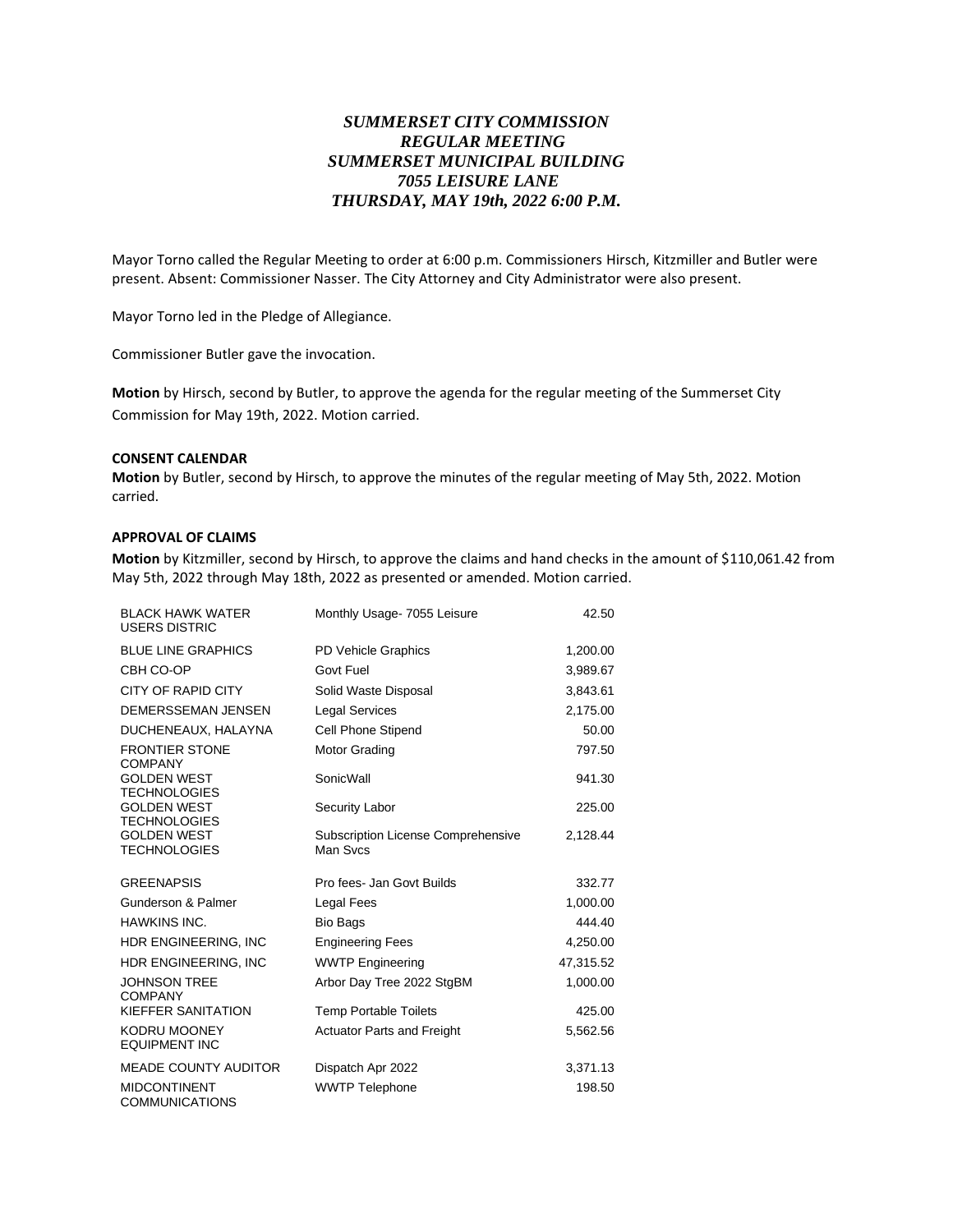| <b>MIDCONTINENT TESTING</b><br><b>LABS</b> | Mid Continent Testing        | 163.50    |
|--------------------------------------------|------------------------------|-----------|
| NBS CALIBRATIONS                           | Calibrate Lab Equip          | 469.00    |
| SD Assoc of Rural Water<br>System          | Apr 2022 RW Expo             | 75.00     |
| SD ONE CALL                                | Apr 2022 Notifications       | 48.30     |
| SIMON CONTRACTORS                          | 2021 Street Maint            | 29.048.35 |
| SD DEPARTMENT OF<br><b>REVENUE</b>         | Sales Tax collected Apr 2022 | 964.37    |

#### **DEPARTMENT HEAD REPORTS**

Department heads gave their report on their monthly duties.

#### **NEW HIRE- PUBLIC WORKS DEPARTMENT**

**Motion** by Kitzmiller, second by Hirsch to approve Jeff Smith - \$20.00 per/hr. Motion carried.

## **FIRST READING OF ORDINANCE 2022-06 AN ORDINANCE AMENDING ORDINANCE TITLE V, CHAPTER 153, SUBSECTION 153.214 FEES.**

**Motion** by Butler, second by Hirsch to approve first reading of Ordinance 2022-06. Motion carried. **Motion** by Hirsch, second by Butler to set the second reading of Ordinance 2022-06 for June 2<sup>nd</sup>, 2022. Motion carried.

## **FIRST READING OF TSO 2022-05 – CANCELLED PER APPLICANT.**

Lot 2 of Lenlu Estates, Located in the SW1/4 & SW1/4SE1/4 of Section 24, Township 3 North, Range 6 East, Black Hills Meridian, City of Summerset, Meade County, SD.

## **MALT BEVERAGE LICENSE RENEWAL 2022-2023**

10A) Retail On-Off Sale Malt Beverage and SD Farm Wine License, Dolgen Midwest LLC 100 Mission Ridge, Goodlettsville TN 37072. DBA Dollar General-12000 Sturgis Road, Summerset, SD 57718, OC.55.1R.0C, Sioux Land Estates Sub Lot C of Tract 1R. 10B) Retail On-Off Sale Malt Beverage and SD Farm Wine License #RB-25543 with Sunday Service, JR's Rhodehouse BBQ Pit, 7201 Infinity Drive, Summerset, SD 57718, OC.68.04, Infinity Business Park, Sub Lot 4.

**Motion** by Kitzmiller, second by Butler to approve Resolution 2022-10 approving said Retail on-off sale Malt Beverage & SD Farm Wine renewals. Motion carried.

### **HEARING ON TWO NEW MALT BEVERAGE APPLICATIONS FOR 2022-2023**

**Motion** by Butler, second by Hirsch to open the hearing. Motion carried.

Retail On-Off Sale Malt Beverage and SD Farm Wine License, Skye Potter – Run Wild, 7089 Infinity Drive Summerset SD, 0C.68.07, Infinity Business Park Sub Lot 7.

**Motion** by Kitzmiller, second by Butler to table the Retail On-Off Sale Malt Beverage & SD Farm Wine Application of Skye Potter (Run Wild) until the June  $2^{nd}$ , 2022 regular Commission meeting. Citing that they wanted to visit the establishment. Motion carried.

Retail On-Off Sale Malt Beverage and SD Farm Wine License, Tia Van Pelt and Marcy Rahn – You'nique Brew, 8092 Stagestop Road, Summerset SD, 0C.60.4R, Stagestop Sub. Lot 4R.